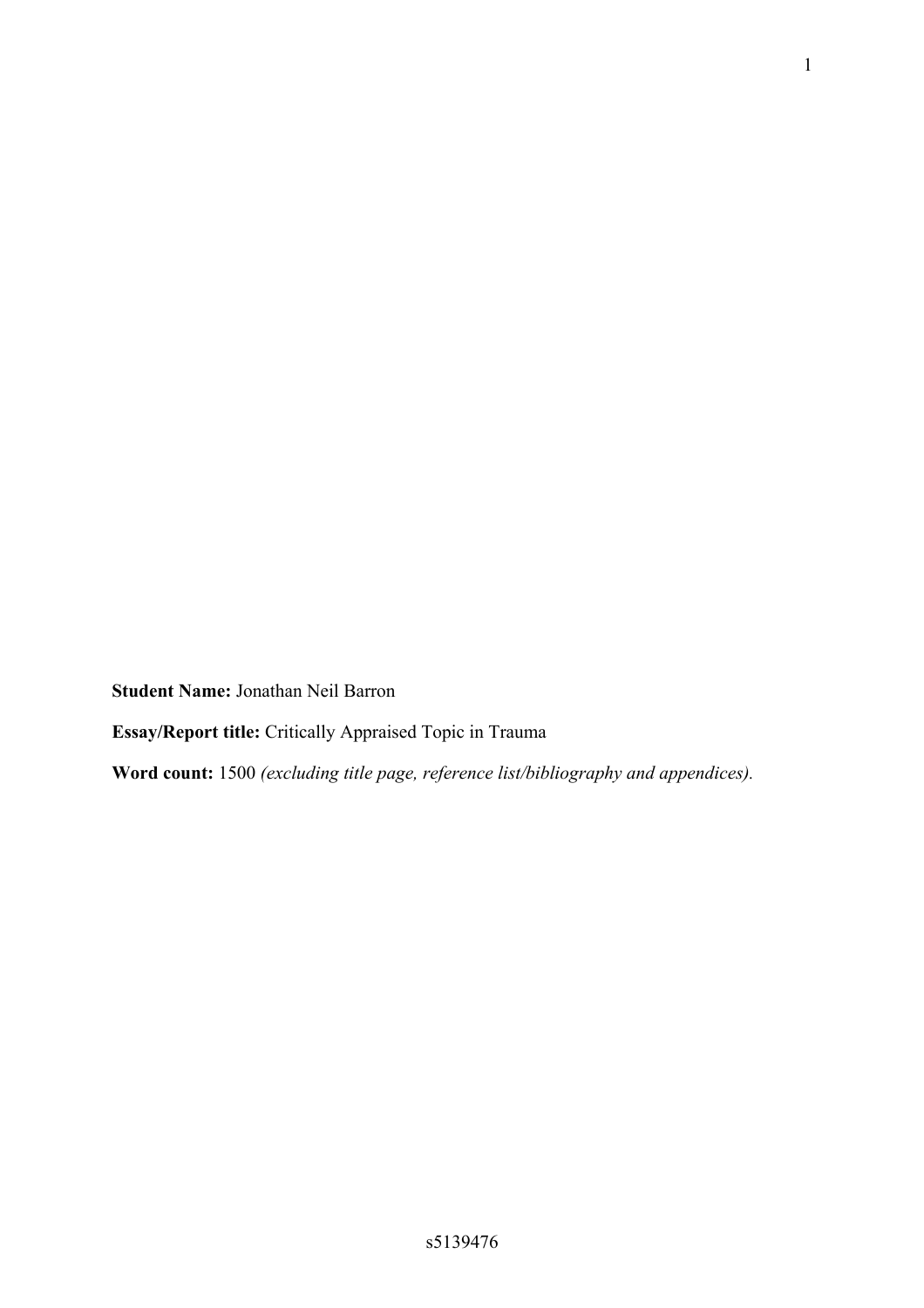#### **Topic Overview**

## **Title.**

The Impact Focused Assessment with Sonography for Trauma (FAST) has on Patient Health Outcomes in the Context of Prehospital Trauma

### **Clinical scenario.**

You are dispatched code 1A to a 26-year-old female who has reportedly been hit by a garbage truck. On arrival, you find the patient on the roadside with significant blunt thoracoabdominal trauma. The High Acuity Response Unit arrives and they perform a FAST examination on the affected region and find free fluid in the peritoneal space. The patient is then immediately conveyed to a level one trauma centre.

### **PICO (Population – Intervention – Comparison – Outcome) Question.**

In adult and paediatric patients known to have a traumatic injury, does the use of FAST on-scene improve health outcomes?

### **Search Strategy**

The medical electronic databases Ovid MEDLINE, PubMed, and EMBASE were used to locate literature published within the preceding 10 years (August 2009 to current August 2019).

The keywords and search headings used include: (focused assessment with sonography for trauma OR FAST OR sonography OR ultrasound OR echography) AND (pre-hospital OR prehospital OR out of hospital OR out-of-hospital OR ambulance OR paramedic\* OR emergency medical service\* OR EMS OR emergency physician\*) AND (trauma OR abdominal trauma OR thoracic trauma OR pelvic trauma OR pericardial OR peritoneal OR pleural) AND (adult\* OR paediatric\* OR neonate\* OR patient outcome OR mortality OR morbidity).

Articles consisting of any study design were included if they discussed the use of FAST in the prehospital context and the impact this diagnostic tool has regarding the health outcomes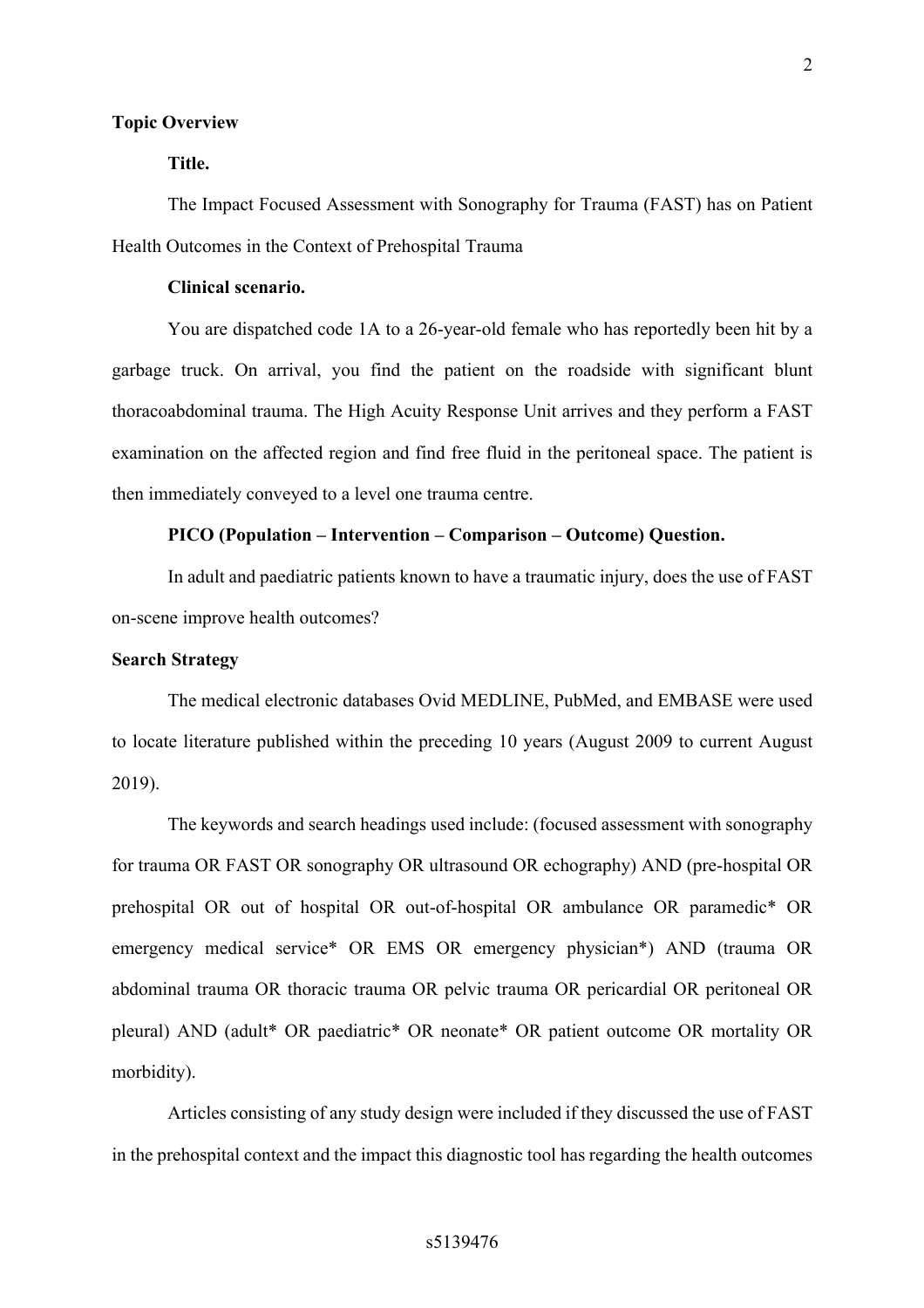of paediatric and adult patients exposed to traumatic injury. Refer to Figure 1, in the Appendix,

for a diagrammatic representation of the exclusion process.

# **Study Results and Analysis**

Table 1

# *Summary and Analysis of Included Results*

| Author(s)/date                                        | Population:<br>sample<br>characteristics                                                                                                                                                                                         | Design<br>and LOE               | Outcomes                                                                                                                                                                                                           | Results                                                                                                                                                                                                                                                                                            | Limitations/strengths                                                                                                                                                                                                                                                                                                                                                                                                                                                                                                                                                                                                                                                                                                                                                                                           |
|-------------------------------------------------------|----------------------------------------------------------------------------------------------------------------------------------------------------------------------------------------------------------------------------------|---------------------------------|--------------------------------------------------------------------------------------------------------------------------------------------------------------------------------------------------------------------|----------------------------------------------------------------------------------------------------------------------------------------------------------------------------------------------------------------------------------------------------------------------------------------------------|-----------------------------------------------------------------------------------------------------------------------------------------------------------------------------------------------------------------------------------------------------------------------------------------------------------------------------------------------------------------------------------------------------------------------------------------------------------------------------------------------------------------------------------------------------------------------------------------------------------------------------------------------------------------------------------------------------------------------------------------------------------------------------------------------------------------|
| Bøtker,<br>Jacobsen,<br>Rudolph, and<br>Knudsen, 2018 | From 27 studies,<br>paediatric/adult<br>patients<br>experiencing<br>varying forms of<br>traumatic injury<br>across disparate<br>settings were<br>included. The<br>pooled sample<br>size of these<br>patients is not<br>provided. | Systematic<br>review<br>$LOE=1$ | Primary outcome<br>was to measure<br>FAST's impact<br>on patient<br>survival.<br>Secondary<br>outcomes<br>measured changes<br>in management,<br>diagnostic<br>accuracy, and<br>FAST<br>examination<br>feasibility. | Found prehospital<br>FAST positively<br>impacts patient<br>management and<br>predicted the<br>requirement for<br>prehospital and<br>in-hospital<br>interventions.<br>Identified a<br>pronounced gap<br>in evidence<br>regarding whether<br><b>FAST</b> improves<br>outcomes in<br>trauma patients. | (-) The sample size<br>was not stated.<br>Additionally, the<br>included studies<br>presented were<br>heterogenous in<br>nature rendering<br>comparative results<br>potentially invalid. A<br>significant<br>proportion of<br>included studies<br>were also assessed to<br>be of low quality<br>adding further doubt<br>regarding reliability.<br>Additionally,<br>publication bias is<br>present within this<br>review as the authors<br>acknowledged<br>studies presenting<br>neutral conclusions<br>may have been<br>excluded.<br>$(+)$ Through the<br>utilisation of<br>checklists, this study<br>appropriately<br>presented and<br>recognised the<br>quality of disparate<br>studies included.<br>This study, through<br>extensive review of<br>available literature,<br>identified gaps in<br>contemporary |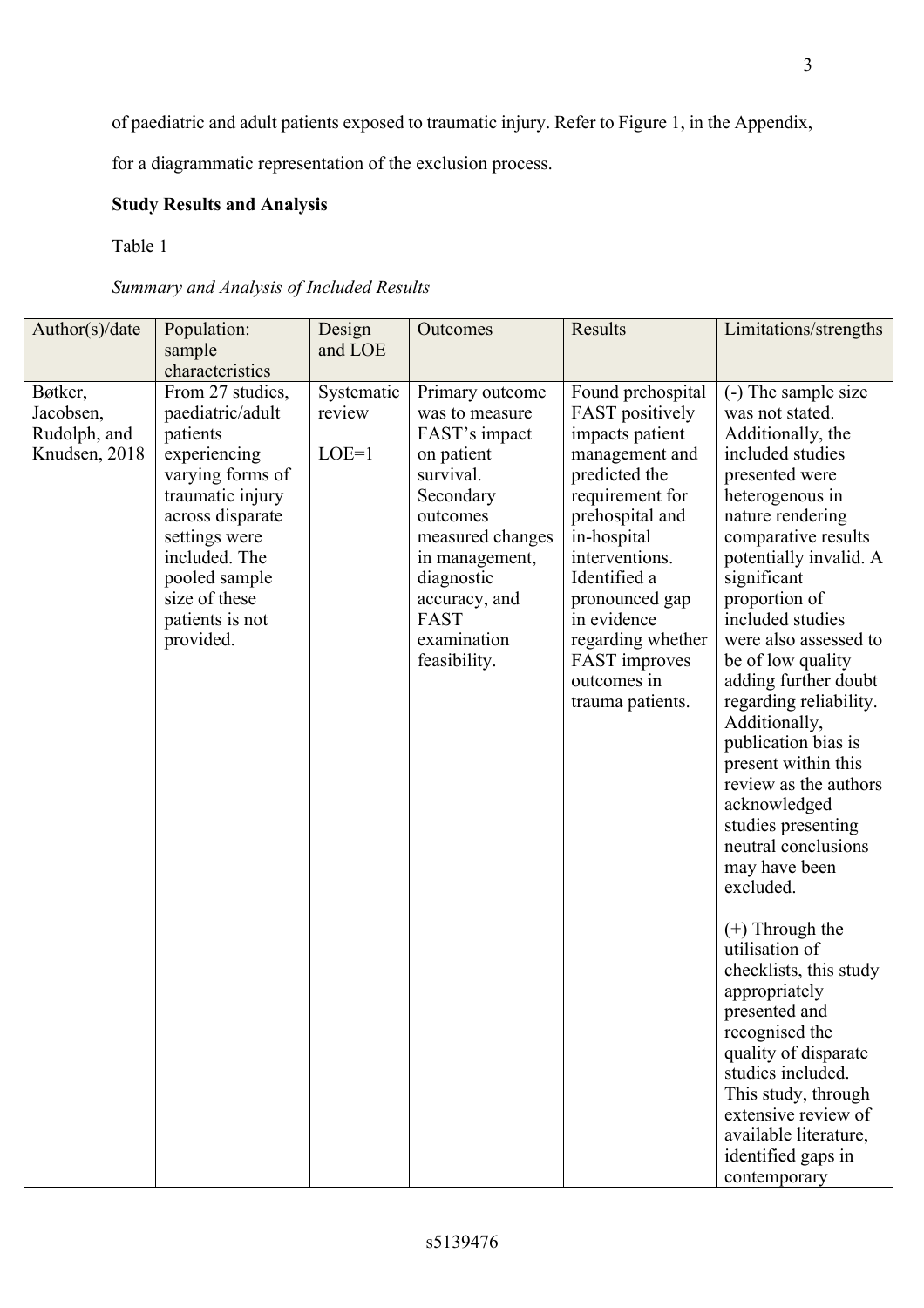|                                                    |                                                                                                                                                                                                                                 |                                                                      |                                                                                                                                                                                          |                                                                                                                                                                                                                                                                                                                                                                                                                    | knowledge.<br>Additionally, this<br>study suggested<br>ways to ethically<br>randomise trauma<br>patients, addressing<br>gaps in research<br>associated with<br>FAST use and<br>patient outcomes.                                                                                                                                                                                                                                                                                                                                                                                                                                                                                                                                                                                                                               |
|----------------------------------------------------|---------------------------------------------------------------------------------------------------------------------------------------------------------------------------------------------------------------------------------|----------------------------------------------------------------------|------------------------------------------------------------------------------------------------------------------------------------------------------------------------------------------|--------------------------------------------------------------------------------------------------------------------------------------------------------------------------------------------------------------------------------------------------------------------------------------------------------------------------------------------------------------------------------------------------------------------|--------------------------------------------------------------------------------------------------------------------------------------------------------------------------------------------------------------------------------------------------------------------------------------------------------------------------------------------------------------------------------------------------------------------------------------------------------------------------------------------------------------------------------------------------------------------------------------------------------------------------------------------------------------------------------------------------------------------------------------------------------------------------------------------------------------------------------|
| Champagne,<br>Eadie, Regan,<br>and Wilson,<br>2019 | 2360<br>adult/paediatric<br>patients, from 26<br>studies, were<br>included. These<br>patients presented<br>with various<br>occult and<br>pronounced<br>upper/lower limb<br>fractures in<br>various rural and<br>urban settings. | Systematic<br>review and<br>subgroup<br>meta-<br>analysis<br>$LOE=1$ | Primary outcome<br>measured was the<br>diagnostic<br>accuracy of<br>FAST. Secondary<br>outcomes<br>measured related<br>to the affect<br>implemented<br>interventions had<br>on patients. | Found that<br>prehospital FAST<br>demonstrated<br>excellent<br>diagnostic<br>accuracy<br>surrounding<br>extremity<br>fractures.<br>Furthermore, it<br>was discovered<br>that identification<br>of serious occult<br>fractures assisted<br>patient triage.<br>Additionally, this<br>study identified a<br>succinct lack of<br>evidence<br>regarding the<br>management<br>outcomes of<br>patients receiving<br>FAST. | (-) The training and<br>associated<br>competency of<br>clinicians performing<br>prehospital<br>sonography varied<br>throughout studies<br>utilised in this<br>review indicating<br>potential<br>inconsistency of<br>data. This issue is<br>particularly<br>important as FAST is<br>a clinician-dependant<br>imaging modality.<br>Furthermore, as<br>recognised by the<br>authors, some studies<br>utilised had systemic<br>methodological<br>issues and selection<br>bias was likely<br>present, further<br>corrupting used data<br>sets.<br>$(+)$ This review<br>utilised numerous<br>prehospital studies<br>and, resultantly,<br>reviewed data from a<br>large and<br>homogeneous<br>sample size.<br>Additionally, the<br>homogeneous nature<br>of included studies<br>made comparison<br>easy and the<br>identified results |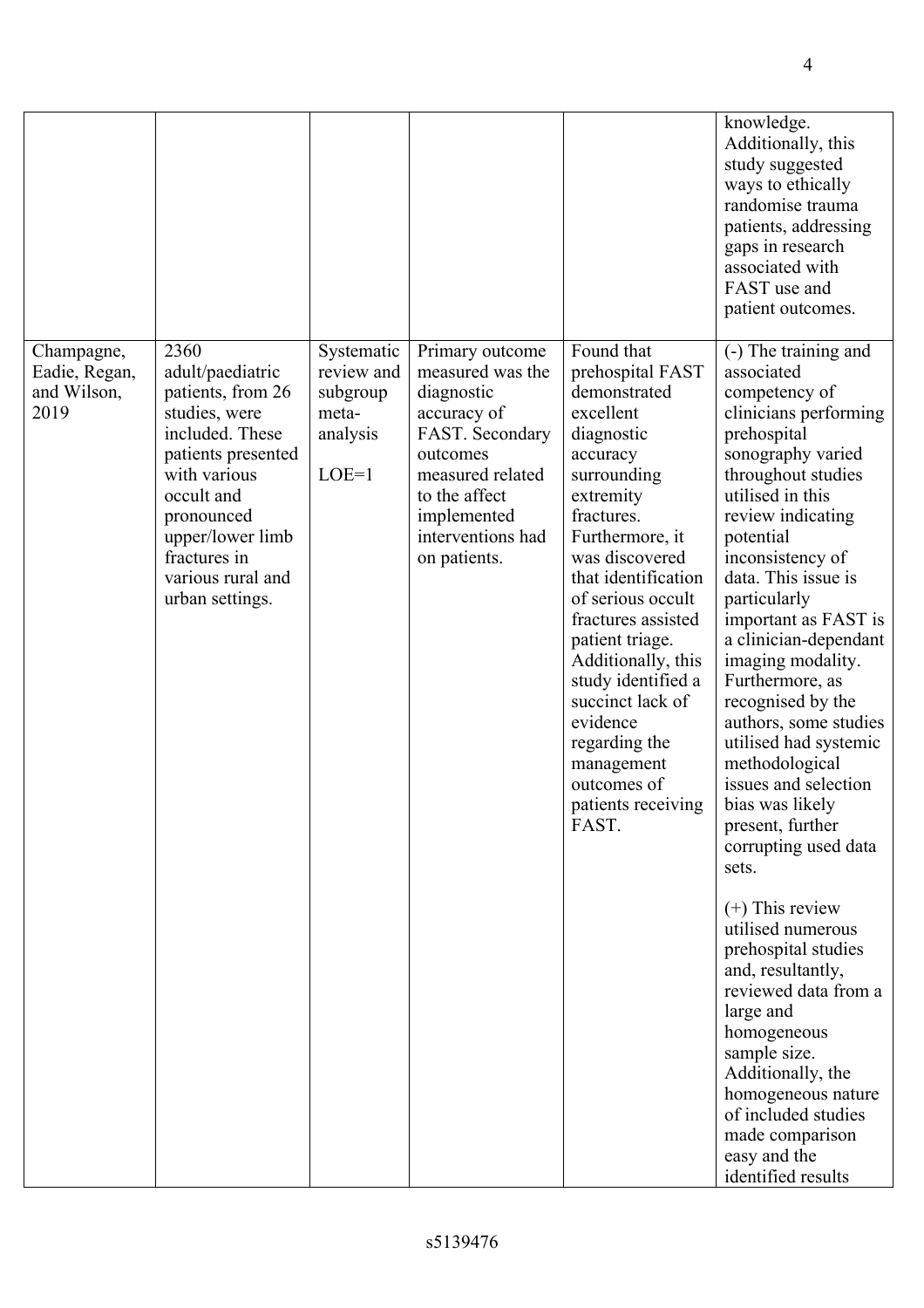|                                          |                                                                                                                                                                                                          |                                 |                                                                                                                                                                                                                                                                                                                   |                                                                                                                                                                                                                                                                                                                                                                                                                                                                                                                                                                      | reliable. This review<br>also presented the<br>most contemporary<br>evidence regarding<br>prehospital<br>ultrasound diagnostic<br>accuracy.<br>Additionally,<br>through extensive<br>analysis of available<br>literature, this review<br>identified relevant<br>gaps in knowledge<br>needing to be<br>addressed.                                                                                                                                                                                                                                                                                                                                                                                                         |
|------------------------------------------|----------------------------------------------------------------------------------------------------------------------------------------------------------------------------------------------------------|---------------------------------|-------------------------------------------------------------------------------------------------------------------------------------------------------------------------------------------------------------------------------------------------------------------------------------------------------------------|----------------------------------------------------------------------------------------------------------------------------------------------------------------------------------------------------------------------------------------------------------------------------------------------------------------------------------------------------------------------------------------------------------------------------------------------------------------------------------------------------------------------------------------------------------------------|--------------------------------------------------------------------------------------------------------------------------------------------------------------------------------------------------------------------------------------------------------------------------------------------------------------------------------------------------------------------------------------------------------------------------------------------------------------------------------------------------------------------------------------------------------------------------------------------------------------------------------------------------------------------------------------------------------------------------|
| Jørgensen,<br>Jensen, and<br>Dirks, 2010 | From 23 studies,<br>885<br>adult/paediatric<br>patients were<br>included. These<br>patients had been<br>involved in<br>disparate<br>traumatic injuries<br>across various<br>urban and rural<br>settings. | Systematic<br>review<br>$LOE=1$ | Outcomes<br>measured<br>included whether<br>prehospital<br>ultrasound was<br>feasible and<br>whether its use<br>affected<br>conveyance time,<br>altered the<br>selected receiving<br>facility, impacted<br>diagnosis,<br>changed patient<br>management, and<br>if this modality<br>increased patient<br>survival. | Found research<br>regarding<br>prehospital<br>ultrasound does<br>not adequately<br>indicate whether<br>this diagnostic<br>tool impacts<br>patient mortality/<br>morbidity.<br>Furthermore, this<br>study was unable<br>to conclude<br>whether this<br>procedure<br>improved patient<br>treatment. It<br>found, however,<br>prehospital<br>ultrasound, by<br>facilitating<br>accurate visitation<br>and diagnosis,<br>altered<br>prehospital<br>patient<br>management.<br>Overall,<br>demonstrated that<br>prehospital<br>ultrasound<br>benefited trauma<br>patients. | (-) Included studies<br>within this review, in<br>regard to blinding<br>and randomisation,<br>demonstrated sub-<br>optimal<br>methodological<br>rigour. Some studies<br>included also had a<br>small sample size<br>and were classed as<br>low-quality medical<br>evidence. Included<br>studies also<br>demonstrated a great<br>heterogeneity<br>between them,<br>rendering data<br>pooling meaningless<br>and direct<br>comparison of<br>included studies<br>unreasonable.<br>$(+)$ This study<br>included a detailed<br>explanation of the<br>exclusion process<br>employed<br>demonstrating its<br>proper and robust<br>nature. Additionally,<br>this study<br>appropriately<br>appraised the<br>available literature |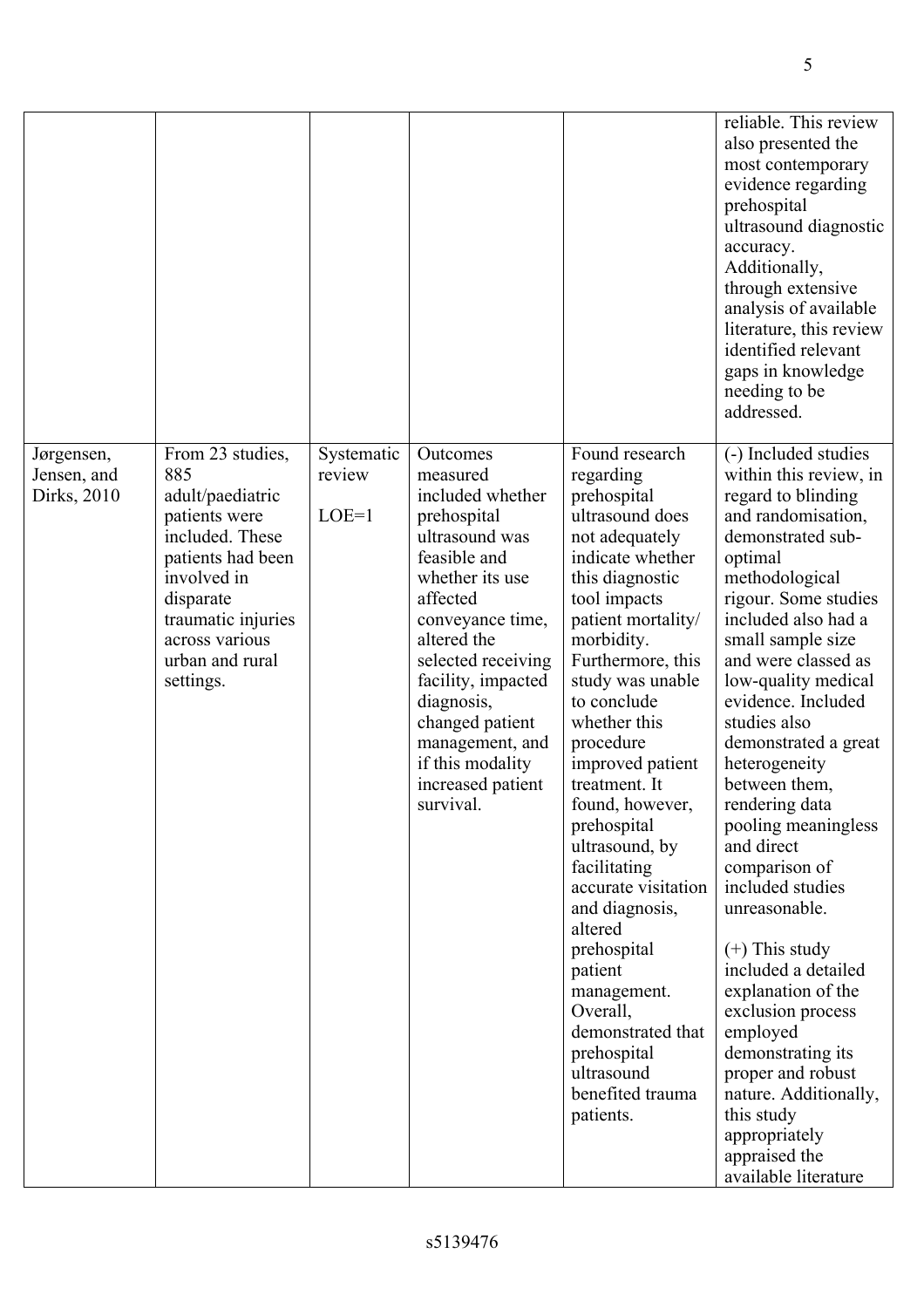|                                     |                                                                                                                                                                                                           |                                 |                                                                                                                                                                                                                                                 |                                                                                                                                                                                                                                                                                                                                                                                                                                                                                                                                            | and also identified<br>gaps in current<br>research needing to<br>be addressed.                                                                                                                                                                                                                                                                                                                                                                                                                                                                                                                                                                                                                                                                                                                                                    |
|-------------------------------------|-----------------------------------------------------------------------------------------------------------------------------------------------------------------------------------------------------------|---------------------------------|-------------------------------------------------------------------------------------------------------------------------------------------------------------------------------------------------------------------------------------------------|--------------------------------------------------------------------------------------------------------------------------------------------------------------------------------------------------------------------------------------------------------------------------------------------------------------------------------------------------------------------------------------------------------------------------------------------------------------------------------------------------------------------------------------------|-----------------------------------------------------------------------------------------------------------------------------------------------------------------------------------------------------------------------------------------------------------------------------------------------------------------------------------------------------------------------------------------------------------------------------------------------------------------------------------------------------------------------------------------------------------------------------------------------------------------------------------------------------------------------------------------------------------------------------------------------------------------------------------------------------------------------------------|
| O'Dochartaigh<br>and Douma,<br>2015 | 925<br>adult/paediatric<br>patients, from a<br>total of eight<br>studies, were<br>included. These<br>patients had been<br>exposed to<br>disparate<br>traumatic injuries<br>in rural or urban<br>settings. | Systematic<br>review<br>$LOE=1$ | Primary outcome<br>measured was<br>whether FAST of<br>the<br>thoracoabdominal<br>region altered<br>aspects of patient<br>management.<br>Secondary<br>outcome was to<br>identify any<br>associated<br>complications<br>with prehospital<br>FAST. | Found prehospital<br>FAST of the<br>thoracoabdominal<br>region positively<br>changed patient<br>management by<br>informing<br>diagnosis and<br>correct course of<br>treatment.<br>Additionally,<br>FAST improved<br>patient triage and<br>guided decisions<br>regarding which<br>definitive care<br>facility the patient<br>should be<br>conveyed to.<br>Insufficient<br>evidence,<br>however, exists<br>that prehospital<br><b>FAST</b> affects<br>patient mortality<br>when utilised as a<br>diagnostic<br>technique in this<br>context. | (-) The pooled<br>sample size from<br>included studies was<br>relatively small and<br>majority of included<br>studies were<br>assessed/recognised<br>to be of low quality<br>as they contained<br>tangible risk of bias.<br>Moreover, some<br>pooled data was<br>from heterogeneous<br>studies. Furthermore,<br>the training,<br>qualifications, and<br>level of experience<br>held by various<br>clinicians performing<br>FAST was highly<br>disparate.<br>$(+)$ This study<br>extensively<br>synthesised the<br>information present<br>within available<br>research and<br>discussed the<br>pronounced gaps<br>within contemporary<br>research.<br>Additionally,<br>utilising PRISMA<br>guidelines, this study<br>developed a search<br>protocol which was<br>formally registered<br>before beginning the<br>database searches. |

Table 1 Abbreviations: FAST, focused assessment with sonography for trauma; LOE, level of evidence; PRISMA, preferred reporting items for systematic reviews and meta-analyses.

# **Conclusions/Considerations for Practice**

### **Comments.**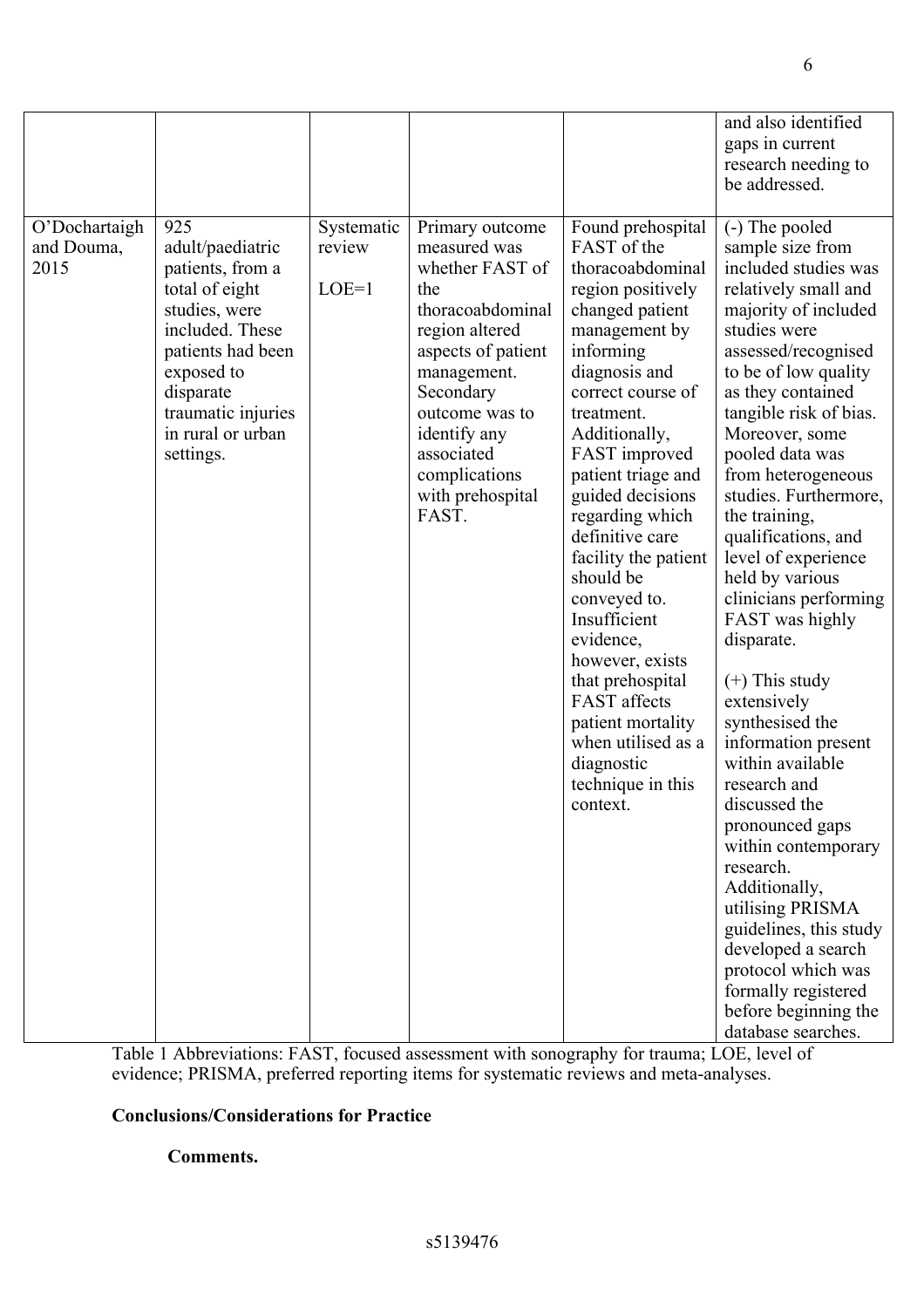There is a succinct paucity of evidence indicating that the utilisation of prehospital FAST carries any impact on the health outcomes of trauma patients.

In order to adequately assess the effect prehospital FAST has on health outcomes, trauma patients would need to be prospectively randomised in settings where FAST was utilised in current practice. This is, however, ethically questionable and, without the use of control groups, the impact prehospital FAST has on health outcomes cannot be established.

To establish a plausible link between prehospital FAST and health outcomes, a highquality randomised control trial, preferably one across multiple centres, would need to be conducted. If this study was unable to be approved, cluster-randomised studies of ambulance services not yet employing FAST could be proposed.

### **Should clinical practice be altered?**

Clinical practice should remain unchanged as FAST is an effective diagnostic tool guiding initial treatment and triage. While evidence regarding this medical procedure may be unavailable regarding health outcomes, as demonstrated in the clinical scenario, FAST enables acute complications of traumatic injury to be expeditiously identified, appropriately intervened against, and conveyance to the appropriate definitive care facility prioritised. The early identification of free fluid within the intraperitoneal space, or other occult injury secondary to blunt or penetrating trauma to the abdomen, thorax, or pelvis is essential in advancing prehospital care.

### **Clinical bottom line.**

The prehospital imaging modality FAST is an essential diagnostic tool in the evaluation and diagnosis of traumatic injury. Pathology revealed from FAST guides the triage of patients to appropriate definitive care facilities and their management in-between.

These clinical applications of FAST carry the propensity to improve the health outcomes of critical trauma patients. No contemporary prehospital study, however, has investigated whether FAST improves health outcomes in this context.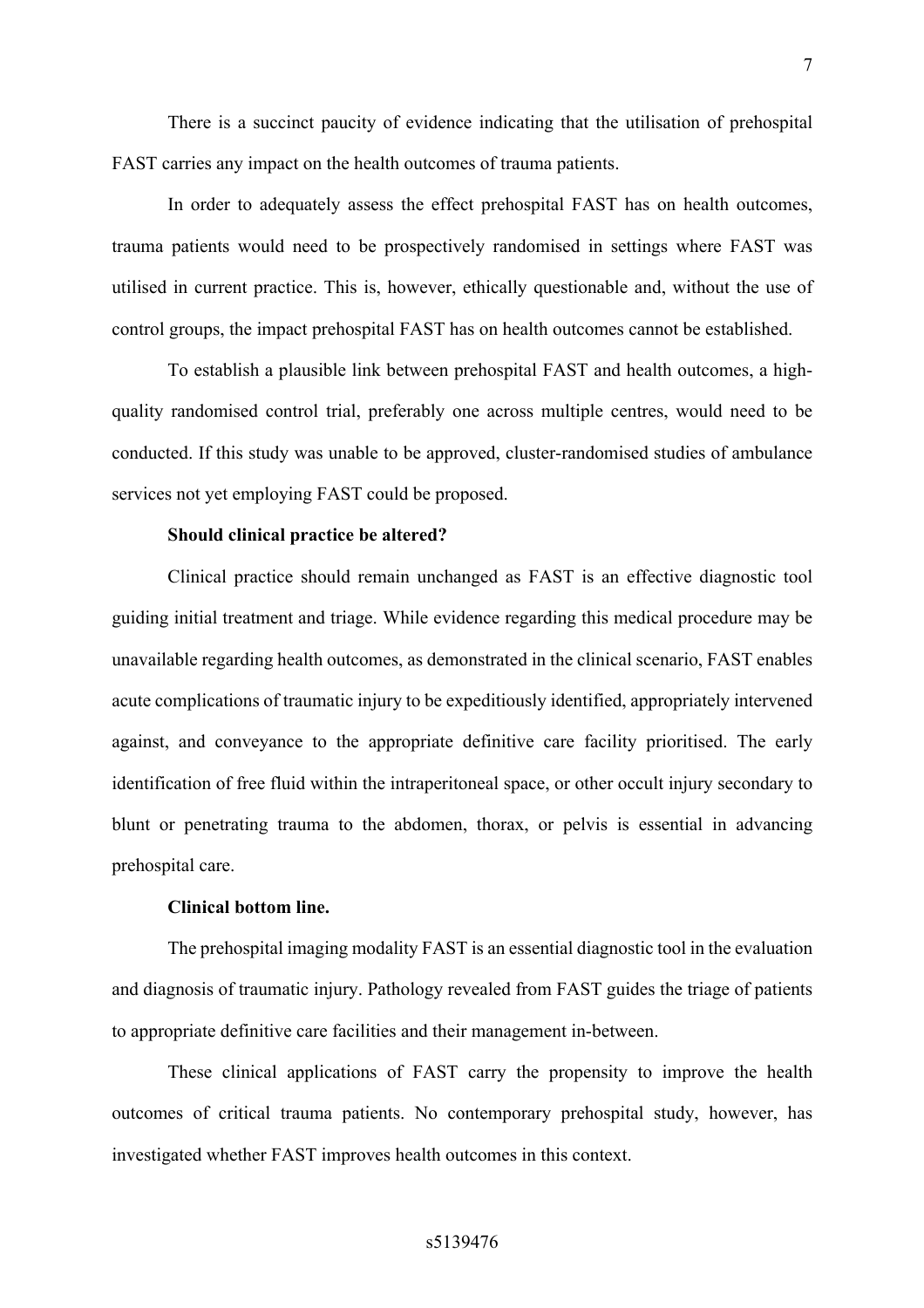Research will need to be conducted in order to establish a direct correlation between prehospital FAST and the health outcomes of trauma patients receiving this medical procedure. As a result, therefore, in the context of evidence-based practice, to recommend FAST solely on the clinical impact it has on health outcomes would be inappropriate.

### **References**

- Bøtker, M. T., Jacobsen, L., Rudolph, S. S., & Knudsen, L. (2018). The role of point of care ultrasound in prehospital critical care: a systematic review. *Scandinavian Journal of Trauma, Resuscitation and Emergency Medicine, 26*. https://doi.org/10.1186/s13049- 018-0518-x
- Champagne, N., Eadie, L., Regan, L., & Wilson, P. (2019). The effectiveness of ultrasound in the detection of fractures in adults with suspected upper or lower limb injury: a systematic review and subgroup meta-analysis. *BMC Emergency Medicine, 19*. doi:10.1186/s12873-019-0226-5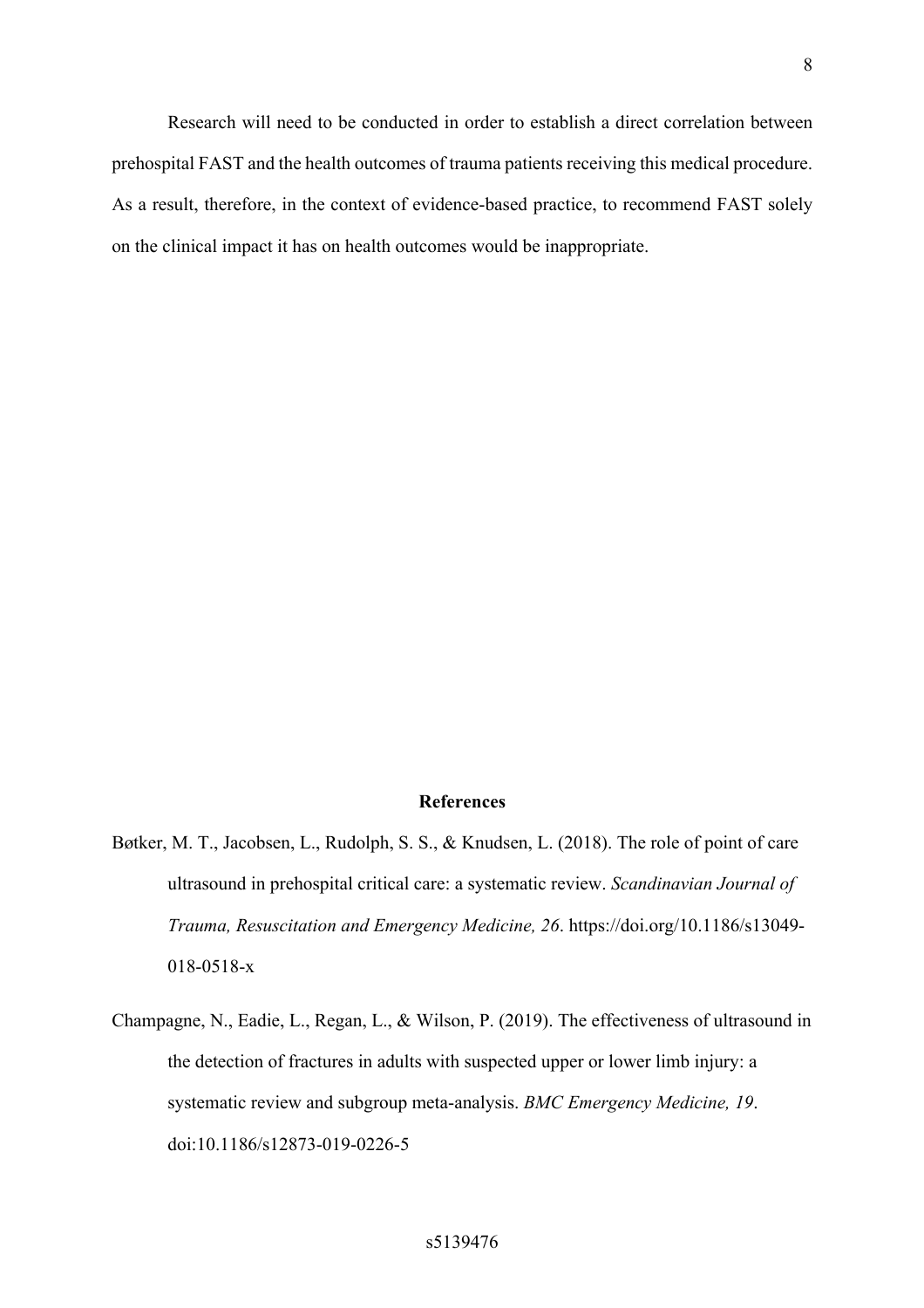- Jørgensen, H., Jensen, C., & Dirks, J. (2010). Does prehospital ultrasound improve treatment of the trauma patient? A systematic review. *European Journal of Emergency Medicine, 17*, 249-253. doi:10.1097/MEJ.0b013e328336adce
- O'Dochartaigh, D., & Douma, M. (2015). Prehospital ultrasound of the abdomen and thorax changes trauma patient management: A systematic review. *Injury, 46*, 2093-2102. doi:10.1016/j.injury.2015.07.007